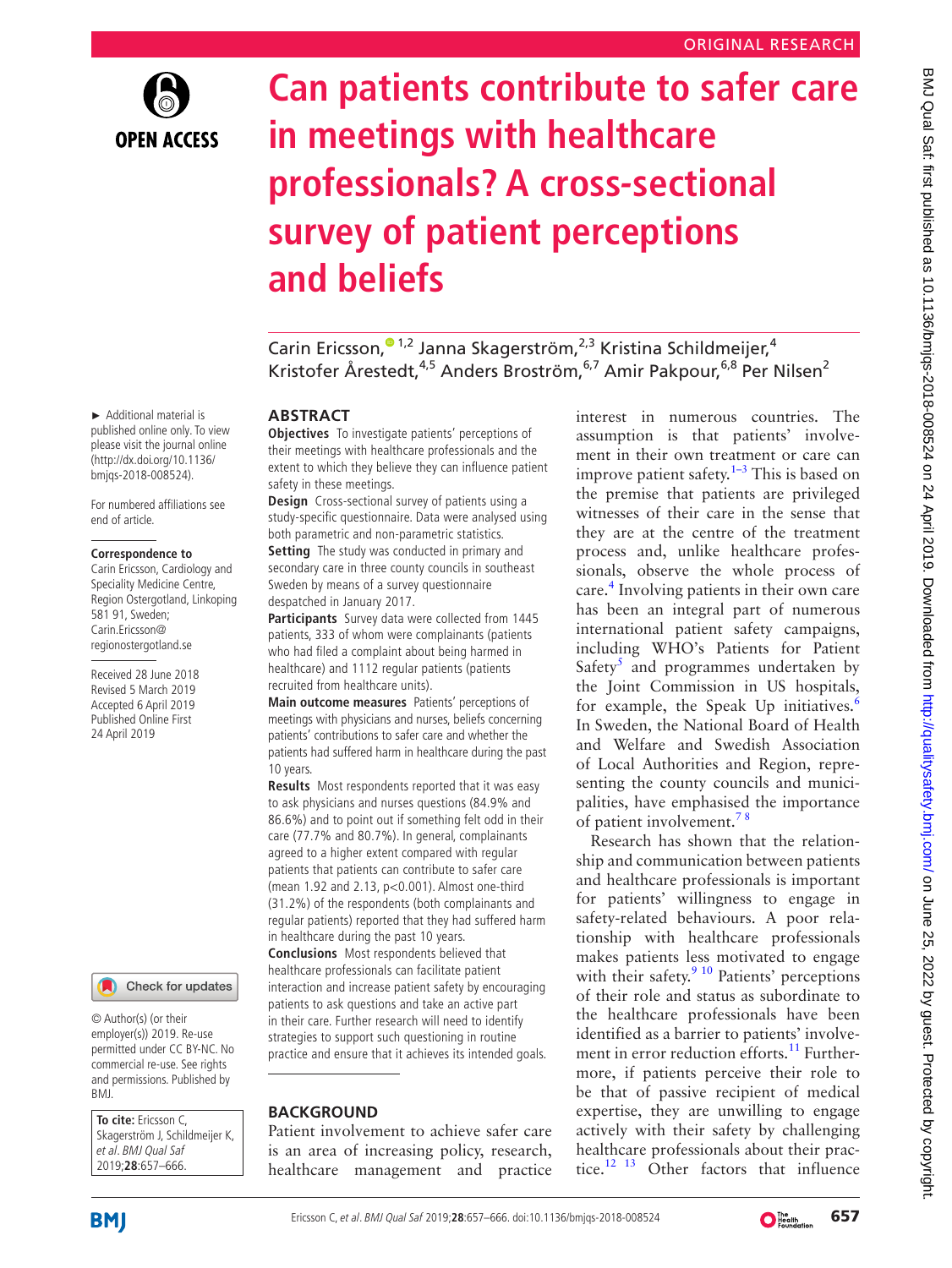# Original research

patients' involvement in their own safety include the patients' illness, their perception of the risk of error in their treatment<sup>14</sup> and various organisational factors.<sup>[11](#page-8-6)</sup>

Research on various forms of patient involvement has been conducted using a number of similar and partially overlapping concepts, including 'patient participation', 'patient partnership' and 'patient engagement'. Hence, it is crucial to clearly specify what types of involvement are investigated.<sup>15</sup> The research described in this paper focuses on the interaction between patients and healthcare professionals in their regular meetings in various healthcare settings, for example, conversations between nurses and bedded patients in hospital wards or between physicians and patients in primary healthcare consultations. Previous research on patient involvement for safer care has addressed several aspects of interactive and non-interactive behaviours such as speaking up, choice of provider, self-medication, decision-making and self-monitoring.<sup>1</sup><sup>2</sup> <sup>16</sup><sup>17</sup> However, there is limited knowledge concerning how patients themselves believe they can contribute to safer care by interacting with healthcare professionals in regular meetings in healthcare. More research is needed to understand under what conditions patients believe they can contribute to safer care by interacting in meetings with healthcare professionals.<sup>[18](#page-8-10)</sup> This study addresses important knowledge gaps in research on patient involvement of potential relevance for patient safety. The aim was to investigate patients' perceptions of the interaction in meetings with healthcare professionals in different healthcare settings in Sweden and the extent to which they believe they can influence patient safety in these meetings.

#### **Methods**

#### **Study design and setting**

The study was a cross-sectional survey using a patient self-reported questionnaire. The setting for the study was Swedish healthcare, which is mainly publicly funded although private healthcare also exists. All residents are insured by the state, with equal access for the entire population. The responsibility for health and medical care in Sweden is shared by the central government, county councils and municipalities throughout Sweden. The healthcare system is financed primarily through taxes levied by county councils and municipalities.

#### **Participants**

Two categories of patients took part in the study: patients who had filed a complaint to the Health and Social Care Inspectorate (HSCI) that they had been physically or mentally harmed in healthcare (referred to as 'complainants') and patients who received healthcare in six healthcare facilities during 2016 (referred to as 'regular patients'). The two patient groups were recruited from the same three county councils in southeast Sweden.

Complainants were recruited from HSCI, which is a governmental agency responsible for supervising healthcare, social services and activities under the Act concerning Support and Service for Persons with Certain Functional Impairments.<sup>[19](#page-8-11)</sup> The goal of the HSCI is to improve patient safety in all areas of Swedish healthcare. Patients and next of kin can file a complaint to the HSCI if they have experienced harm that they attribute to the health services or if they have experienced deficient patient safety in connexion with care or treatment in the healthcare or dental care system. The complaint must be filed within 2 years of the occurrence. The HSCI investigates the event(s) and does not focus solely on the actions of the healthcare system and/or the healthcare professionals. The objective is to assess whether something went wrong and, if so, why. A complaint report could, for example, concern the lack of, delayed and/or incorrect diagnosis and treatment, deficient referrals, deficient medical treatment, incorrectly executed treatment, infections resulting from care and fall-related injuries that occur in connexion with care or treatment.

The HSCI provided lists of patients. Inclusion criteria were age 18 years or more and having submitted a complaint in any of the three county councils between 2013 and 2015. After eliminating duplicates, patients with temporary social security numbers, the deceased and those who had relocated were eliminated, 614 complainants remained.

To achieve a heterogeneous sample of patients, regular patients were recruited from six healthcare facilities: a pulmonary medical department at a university hospital (550 beds); a surgery department in a mid-sized hospital (350 beds); a rheumatology department in a university hospital (550); a maternity care unit; two primary healthcare units. This purposeful sampling strategy was used to ensure that the study included patients who represented a broad spectrum of perceptions and experiences concerning patient involvement in relation to patient safety. Study participants had made an individual visit or been an inpatient at any of the six units.

With regard to the regular patients, appointment lists of patients who had visited the units during 2016 were obtained from the six participating healthcare units. Inclusion criteria were age 18 years or more, having had a scheduled appointment or having been an inpatient at any of the units in 2016 and having a Swedish social security number. Each unit was asked to provide a list of 400 consecutive patients organised according to the date of the visit. After elimination of duplicates, patients with only temporary social security numbers, the deceased and those who had relocated, 1898 regular patients remained.

#### **Data collection and questionnaire**

In January 2017, a study-specific questionnaire was sent by regular mail to 2512 patients (614 complainants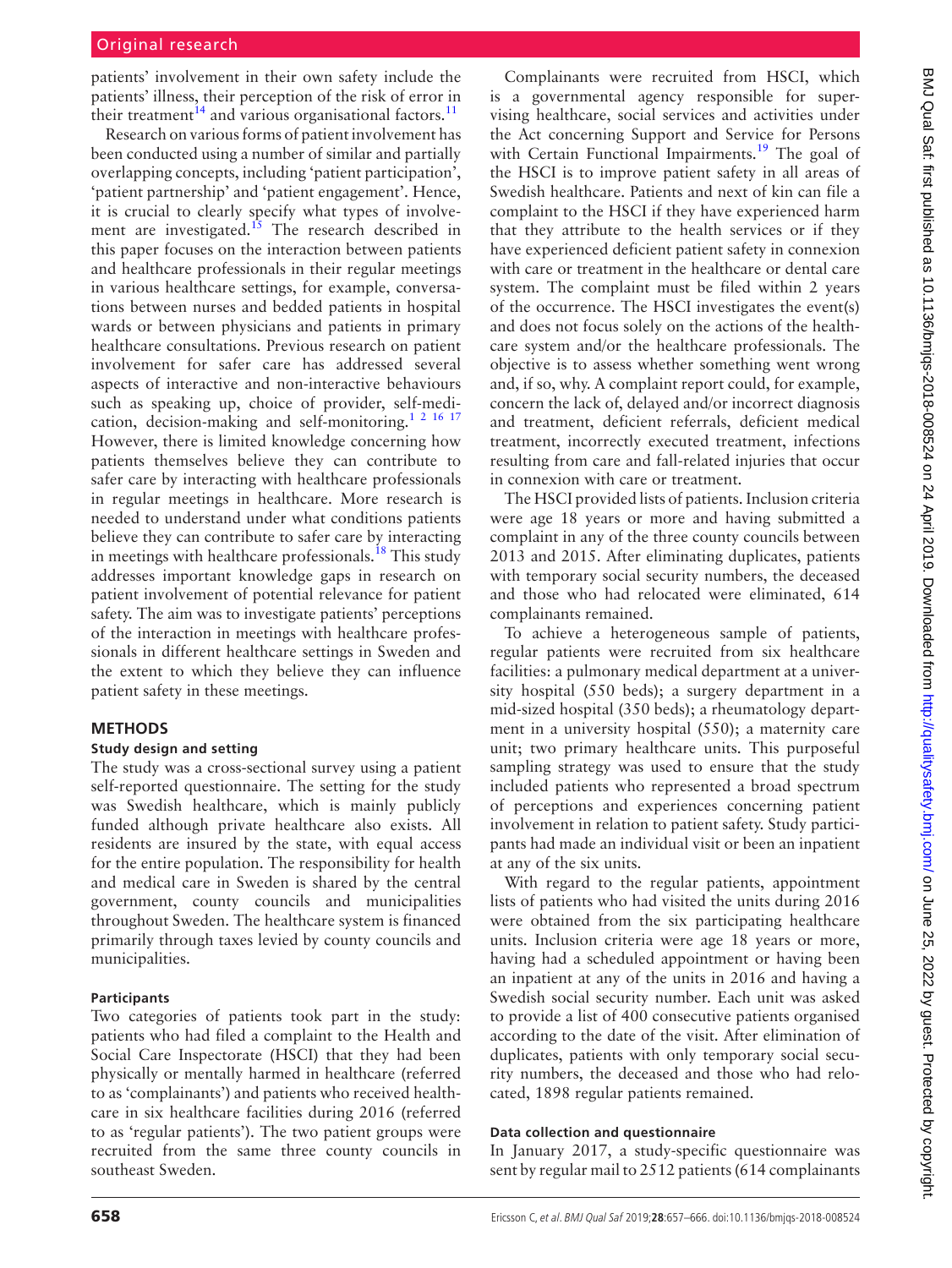

<span id="page-2-0"></span>**Figure 1** Study population and responders.

and 1898 regular patients). Along with the questionnaire, the patients received a letter containing information on the study: that it was voluntary to participate, that returning the questionnaire counted as giving consent to participate and that the data were handled confidentially. Two reminders were sent, the first 2 weeks after the initial mailing and the second 2 weeks later. A total of 1476 patients returned the questionnaire. After 31 empty questionnaires were discarded, the total number of respondents was 1445 (response rate 57%). Of these, 333 were complainants (response rate 54%) and 1112 were regular patients (response rate 59%) [\(figure](#page-2-0) 1). The completed questionnaires were scanned by the university's printing and scanning facility.

The study-specific questionnaire was developed by the researchers behind the study following a literature review that showed that there were no existing instruments addressing the issues under study. Details of the development and contents of the questionnaire are provided in a methodological [online supplementary](https://dx.doi.org/10.1136/bmjqs-2018-008524)  [appendix.](https://dx.doi.org/10.1136/bmjqs-2018-008524)[17 20–25](#page-8-12) The final questionnaire consisted of 14 questions, of which 13 were closed-ended and 1 was open-ended. Eleven questions were analysed for this study.

To ascertain satisfactory content validity of the questionnaire and that no important aspects were neglected, the questionnaire was inspected by three experienced experts in patient safety (all three having conducted patient safety research and worked with these issues at local and national levels) and one survey questionnaire expert (with a PhD degree focused on survey methodology). Revisions were made to ensure that the questions were well formulated and easy to comprehend. Seven patients recruited from one primary care unit and one hospital unit then answered the questionnaire

using Think-aloud interviews. $26$  They were also interviewed afterwards about how they interpreted the questions. The patients were of different ages and had different experiences of healthcare. The interviews showed that a few minor modifications were required concerning two questions. The first question concerned frequency of visit/hospitalisation in the healthcare in the last 12 months. However, this was found to be difficult to answer and was revised accordingly to focus on types of care unit the patient had been in contact with the last 12 months. The other question concerned how the patient perceived the response from the healthcare professionals at the last visit. This was simplified and shortened from six to three items due to the risk for misunderstanding.

#### **Data analysis**

No imputation has been made for missing data. Data were analysed using both parametric and non-parametric statistics depending on the level and distribution of data. Background and study variables were presented with descriptive statistics. Despite the ordinal nature of data, the questions about patients' perceptions of contribution to safer care are presented with mean and SD rather than median and quartiles to facilitate the interpretation. Comparisons between regular patients and complainants, as well as comparisons between patients' meetings with physicians and meetings with nurses, were analysed using an independent sample t-test, Mann-Whitney U test or Pearson  $\chi^2$  test. Fisher's exact test (adjusted for 2×3 tables) was applied when the assumption for Pearson  $\chi^2$  test was violated. The two questions concerning the respondent's perceptions of encounters with physicians and nurses in healthcare were dichotomised into 'easy' ('very easy' and 'quite easy') and 'difficult' ('quite difficult' and 'very difficult') before analysis. A p value <0.05 was considered statistically significant. All analyses were performed with Stata V.15.1 (StataCorp, College Station, Texas, USA).

#### **Results**

#### **Sample characteristics**

The total number of respondents was 1445, of whom 333 were complaints and 1112 were regular patients. The mean age was 59.8 years (SD 17.9 years; range, 18–98 years) and almost two-thirds of all respondents were women (n=931, 65.2%). The regular patients were significantly older than the complainants (mean difference, 3.3 years; p=0.004). Most of the respondents had upper secondary education or higher (n=998, 71.1%), but regular patients had significantly lower educational level than complainants ( $p=0.005$ ). Half of the respondents were retired  $(n=725, 50.2\%)$ and one-third were working (n=478, 33.1) The most common setting for visits to healthcare in the last 12 months was primary care, followed by a hospital unit and hospital inpatient care. The median value for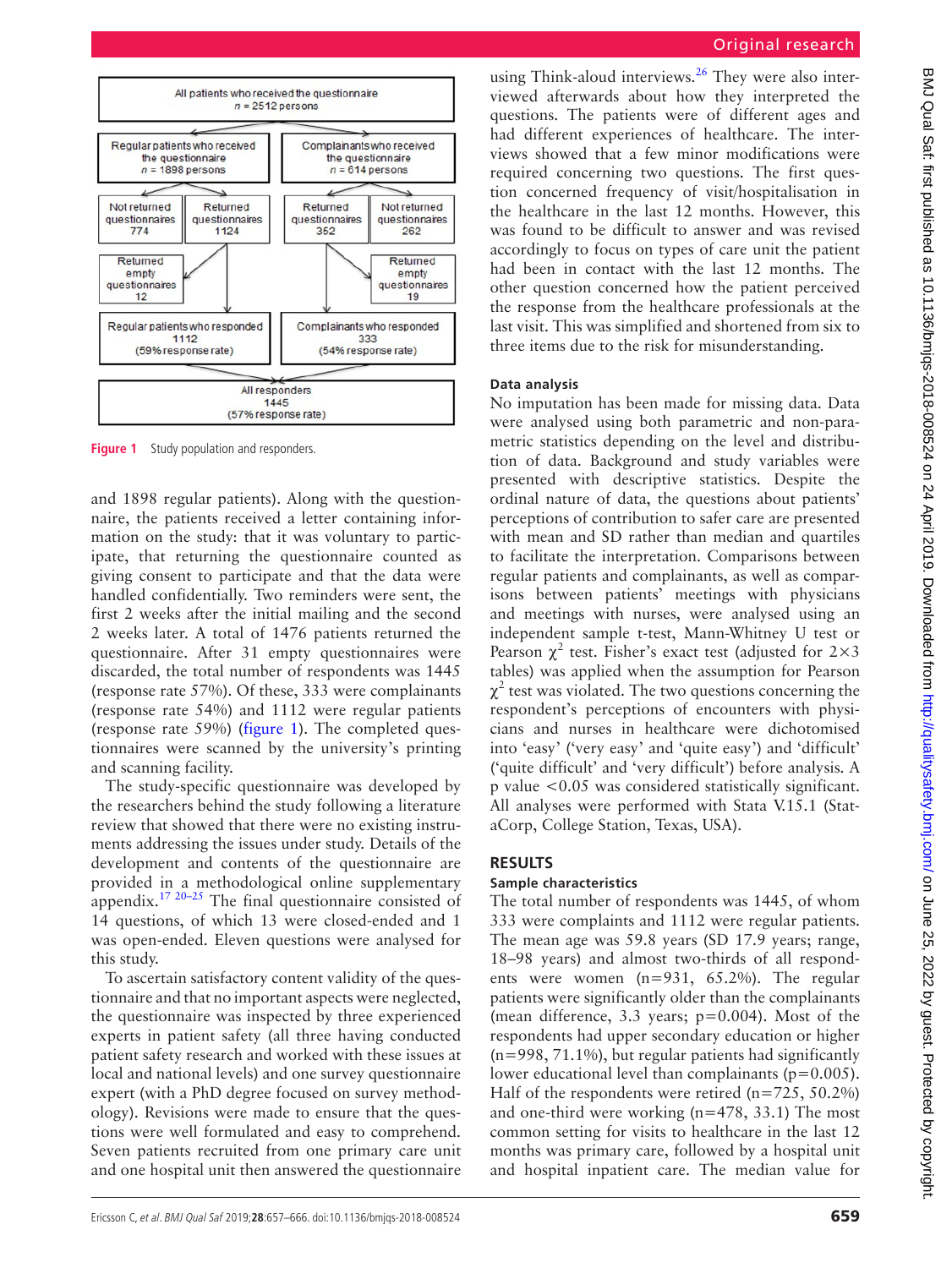<span id="page-3-0"></span>

| Characteristics of the participants<br>Table 1         |               |                                   |                      |                                  |                    |  |
|--------------------------------------------------------|---------------|-----------------------------------|----------------------|----------------------------------|--------------------|--|
|                                                        | Valid data, n | <b>All patients</b><br>$(n=1445)$ | Complainants (n=333) | <b>Regular patients (n=1112)</b> | P value            |  |
| Age, mean (SD) (range)                                 | 1435          | 59.8 (17.9) (18-98)               | 57.3 (16.4) (22-96)  | $60.6(18.3)(18-98)$              | $0.004*$           |  |
| Sex, n (%)                                             | 1428          |                                   |                      |                                  | $0.374$ t          |  |
| Female                                                 |               | 931 (65.2)                        | 220(66.7)            | 711 (64.8)                       |                    |  |
| Male                                                   |               | 495 (34.7)                        | 109 (33.0)           | 386 (35.2)                       |                    |  |
| Other gender identity                                  |               | 2(0.1)                            | 1(0.3)               | 1(0.1)                           |                    |  |
| Education level, n (%)                                 | 1404          |                                   |                      |                                  | 0.005 <sup>‡</sup> |  |
| Primary school                                         |               | 406 (28.9)                        | 70(21.7)             | 336 (31.1)                       |                    |  |
| Upper secondary school                                 |               | 555 (39.5)                        | 138 (42.9)           | 417 (38.5)                       |                    |  |
| University                                             |               | 443 (31.6)                        | 114(35.4)            | 329 (30.4)                       |                    |  |
| Occupation, n (%)§                                     | 1445          |                                   |                      |                                  |                    |  |
| Working                                                |               | 478 (33.1)                        | 114(34.2)            | 364 (32.7)                       | 0.610 <sup>‡</sup> |  |
| Retired                                                |               | 725 (50.2)                        | 151 (45.4)           | 574 (51.6)                       | $0.045 \ddagger$   |  |
| Studying                                               |               | 32(2.2)                           | 10(3.0)              | 22(2.0)                          | $0.265 \pm$        |  |
| Job-seeker                                             |               | 26(1.8)                           | 8(2.4)               | 18(1.6)                          | 0.345‡             |  |
| Sick leave                                             |               | 112(7.8)                          | 50 (15.0)            | 62(5.6)                          | $< 0.001 \pm$      |  |
| Healthcare visits in the last 12 months, 1445<br>n (%) |               |                                   |                      |                                  |                    |  |
| Primary care or maternity care                         |               | 1139 (78.8)                       | 240 (72.1)           | 899 (80.9)                       | $0.001 \pm$        |  |
| Occupational healthcare                                |               | 71(4.9)                           | 20(6.0)              | 51(4.6)                          | $0.293 \ddagger$   |  |
| Hospital unit                                          |               | 1006 (69.6)                       | 218(65.5)            | 788 (70.9)                       | 0.060 <sup>‡</sup> |  |
| Hospital inpatient care                                |               | 555 (38.4)                        | 96(28.8)             | 459 (41.3)                       | $< 0.001$ ‡        |  |
| Self-rated health, median (q1-q3)<br>(mean rank) $\P$  | 1412          | $3(3-4)$                          | $4(3-4)(797.2)$      | $3(3-4)(679.5)$                  | $< 0.001$ **       |  |

\*Independent sample t-test.

†Fisher's exact test, adjusted for 2×3 tables.

 $\mp$ Pearson's  $\chi^2$  test.

§More than one option is possible.

¶Measured with SF-1, possible range 1–5 (1, excellent health; 5, poor health).

\*\*Mann-Whitney U test.

self-rated health was 3 ('good') among all patients. However, regular patients scored significantly better health than complainants ( $p < 0.001$ ) [\(table](#page-3-0) 1).

#### **Experiences of encounters with healthcare professionals**

Experiences of encounters with physicians and nurses are presented in [table](#page-4-0) 2. Most of the respondents (complainants and regular patients) replied that it was easy to ask the physician and the nurse for information (84.9% vs 86.6%) and to say if something seemed odd with the treatment or care (77.7% vs 80.7%). It was less easy to tell the physician or the nurse if she/he had made a mistake (39.9% vs 47.2%).

In comparison with the physician, it was significantly easier for the respondents to ask the nurse for information ( $p < 0.001$ ), say to the nurse if something seemed odd  $(p<0.001)$  and telling the nurse if she/he had make a mistake  $(p<0.001)$ .

In comparison with the complaints, regular patients reported that it was easier to ask the physician and nurse for information ( $p < 0.001$  and  $p = 0.001$ , respectively) and say to the physician and nurse if something seemed odd with the treatment or care  $(p<0.001$ 

and p=0.003, respectively). Regarding the question on telling the physician or nurse she/he had made any mistake, no differences were shown between complainants and regular patients (p=0.625 and p=0.700, respectively).

# **Beliefs regarding patients' contribution to safer care**

The respondents (complainants and regular patients) had favourable beliefs of patients' abilities to contribute to safer care ([table](#page-5-0) 3). The complainants had more positive beliefs than regular patients that they could contribute to making healthcare safer (mean difference  $0.21$ ,  $p < 0.001$ ), that patients who ask questions can contribute to safer healthcare (mean difference 0.16,  $p < 0.001$ ) and that patients have a responsibility to point out shortcomings in their care or treatment that the healthcare professionals do not recognise (mean difference 0.26, p<0.001). Despite this, the complainants believed to a greater extent than regular patients that patients who ask questions or notify healthcare professionals about shortcomings in their care or treatment risk receiving worse care than other patients (mean difference 0.49, p<0.001; mean difference 0.53, p<0.001). No significant difference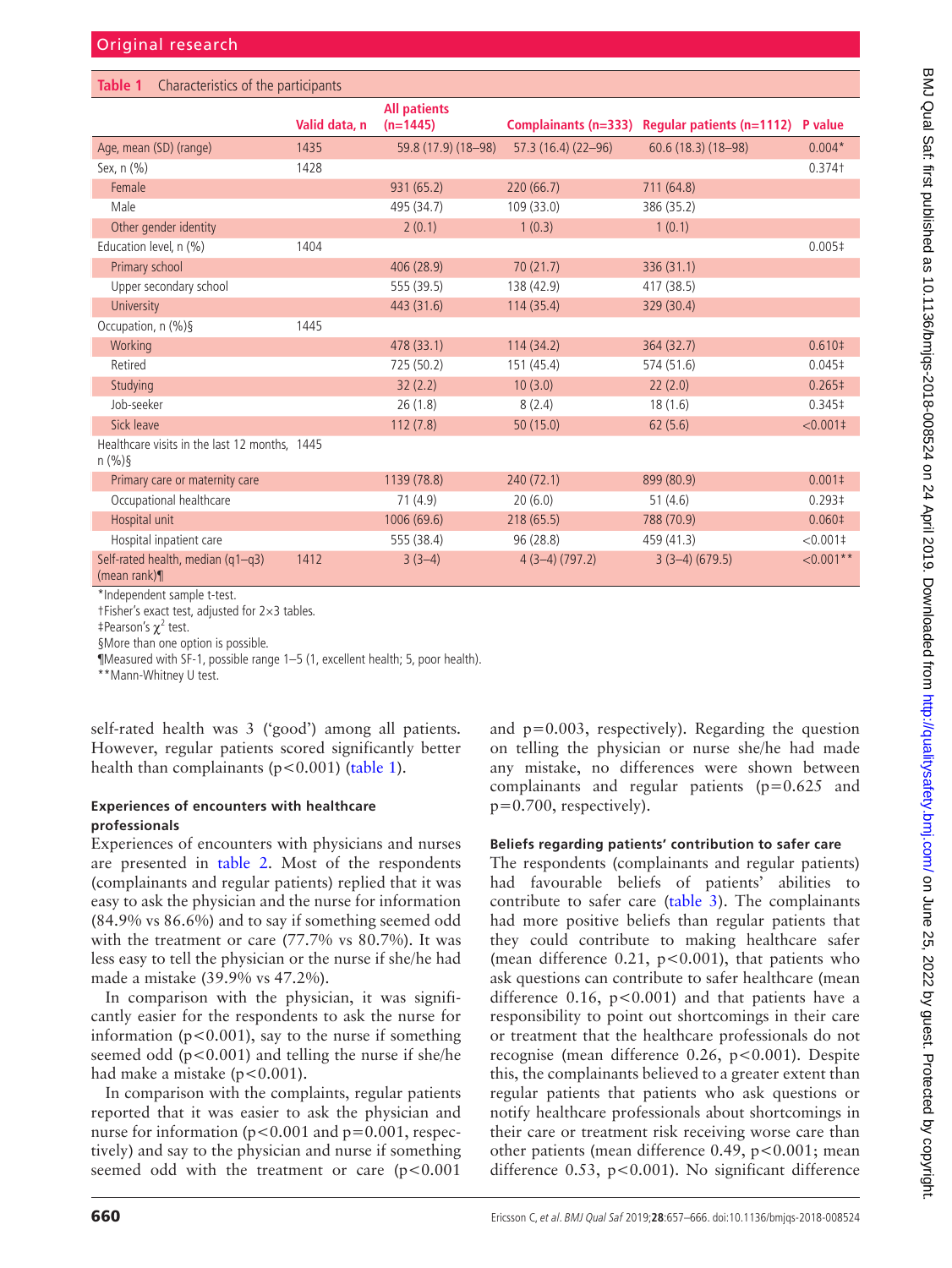<span id="page-4-0"></span>**Table 2** Experiences of encounters with physicians and with nurses in healthcare: "How do you usually experience your meetings with physicians/nurses in healthcare?"

|                                                                                                                                | Valid data, n | All patients (%)<br>$(n=1445)$ | <b>Complainants</b><br>(%)<br>$(n=333)$ | <b>Regular patients</b><br>(%)<br>$(n=1112)$ | P value* |
|--------------------------------------------------------------------------------------------------------------------------------|---------------|--------------------------------|-----------------------------------------|----------------------------------------------|----------|
| Asking the physician questions to get information about my 1406<br>illness or treatment is                                     |               |                                |                                         |                                              | < 0.001  |
| Easy                                                                                                                           |               | 1194 (84.9)                    | 233 (73.0)                              | 963 (89.9)                                   |          |
| <b>Difficult</b>                                                                                                               |               | 194 (13.8)                     | 86 (27.0)                               | 108(10.1)                                    |          |
| Don't know                                                                                                                     |               | 18(1.3)                        | n/a                                     | n/a                                          |          |
| Asking the nurse questions to get information about my<br>illness or treatment is                                              | 1413          |                                |                                         |                                              | 0.001    |
| Easy                                                                                                                           |               | 1223 (86.6)                    | 257 (85.7)                              | 966 (91.8)                                   |          |
| <b>Difficult</b>                                                                                                               |               | 129(9.1)                       | 43 (14.3)                               | 86(8.2)                                      |          |
| Don't know                                                                                                                     |               | 61(4.3)                        | n/a                                     | n/a                                          |          |
| P value*                                                                                                                       |               | < 0.001                        |                                         |                                              |          |
| Telling the physician if I recognise something that seems<br>odd (or is difficult to understand) in my treatment or care<br>is | 1356          |                                |                                         |                                              | < 0.001  |
| Easy                                                                                                                           |               | 1053 (77.7)                    | 214(69.9)                               | 839 (84.9)                                   |          |
| Difficult                                                                                                                      |               | 241 (17.8)                     | 92(30.1)                                | 149 (15.1)                                   |          |
| Don't know                                                                                                                     |               | 62(4.6)                        | n/a                                     | n/a                                          |          |
| Telling the nurse if I recognise something that seems odd<br>(or is difficult to understand) in my treatment or care is        | 1375          |                                |                                         |                                              | 0.003    |
| Easy                                                                                                                           |               | 1110 (80.7)                    | 242 (82.3)                              | 868 (88.9)                                   |          |
| Difficult                                                                                                                      |               | 160(11.6)                      | 52 (17.7)                               | 108(11.1)                                    |          |
| Don't know                                                                                                                     |               | 105(7.6)                       | n/a                                     | n/a                                          |          |
| P value*                                                                                                                       |               | < 0.001                        |                                         |                                              |          |
| Telling the physician if she/he makes a mistake is                                                                             | 1349          |                                |                                         |                                              | 0.625    |
| Easy                                                                                                                           |               | 534 (39.6)                     | 145(51.1)                               | 389 (49.4)                                   |          |
| <b>Difficult</b>                                                                                                               |               | 538 (39.9)                     | 139 (48.9)                              | 399 (50.6)                                   |          |
| Don't know                                                                                                                     |               | 277(20.5)                      | n/a                                     | n/a                                          |          |
| Telling the nurse if she/he makes a mistake is                                                                                 | 1345          |                                |                                         |                                              | 0.700    |
| Easy                                                                                                                           |               | 635 (47.2)                     | 170 (60.9)                              | 465 (59.6)                                   |          |
| <b>Difficult</b>                                                                                                               |               | 424 (31.5)                     | 109(39.1)                               | 315 (40.4)                                   |          |
| Don't know                                                                                                                     |               | 286 (21.3)                     | n/a                                     | n/a                                          |          |
| P value*                                                                                                                       |               | < 0.001                        |                                         |                                              |          |

\*Pearson's  $\chi^2$  test.

n/a, not applicable (not included in the significant test and therefore not reported).

was detected regarding the belief that it is easier for patients to ask questions if they are encouraged to do so by the healthcare professionals (mean difference  $0.05$ ,  $p=0.295$ ).

#### **Perceived harm and avoidability of harm**

Almost one-third ( $n=408$ , 31.2%) of the respondents (complainants and regular patients) reported that they had suffered harm in healthcare in the last 10 years. The proportion was significantly higher among the complainants than the regular patients ( $n=251, 78.2\%$ ) vs  $n=157, 15.9\%; p<0.001$ ). Of those who reported that they had been harmed, two of three complainants  $(n=165, 68.8%)$  and almost half of the regular patients  $(n=70, 46.1\%)$  stated that the harm in the latest harm episode could have been avoided if healthcare professionals had listened to them  $(p<0.001)$  ([table](#page-5-1) 4).

# **Discussion**

The aim of the study was to investigate patients' perceptions of their meetings with healthcare professionals and the extent to which they believe they can influence patient safety in these meetings. There has been a progression towards increased patient involvement and participation in decision-making in health $care.<sup>27</sup>$  Research from the patient perspective has shown that patients are more willing to interact if healthcare professionals actively seek their views<sup>[28](#page-8-15)</sup> and that patients are motivated and willing to engage in an intervention designed to support them to collaborate with healthcare professionals in order to reduce the risk of harm and improve patient safety.<sup>29</sup> We found that, to a large extent, the participants believed that patients can contribute to making healthcare safer by interacting with the healthcare professional in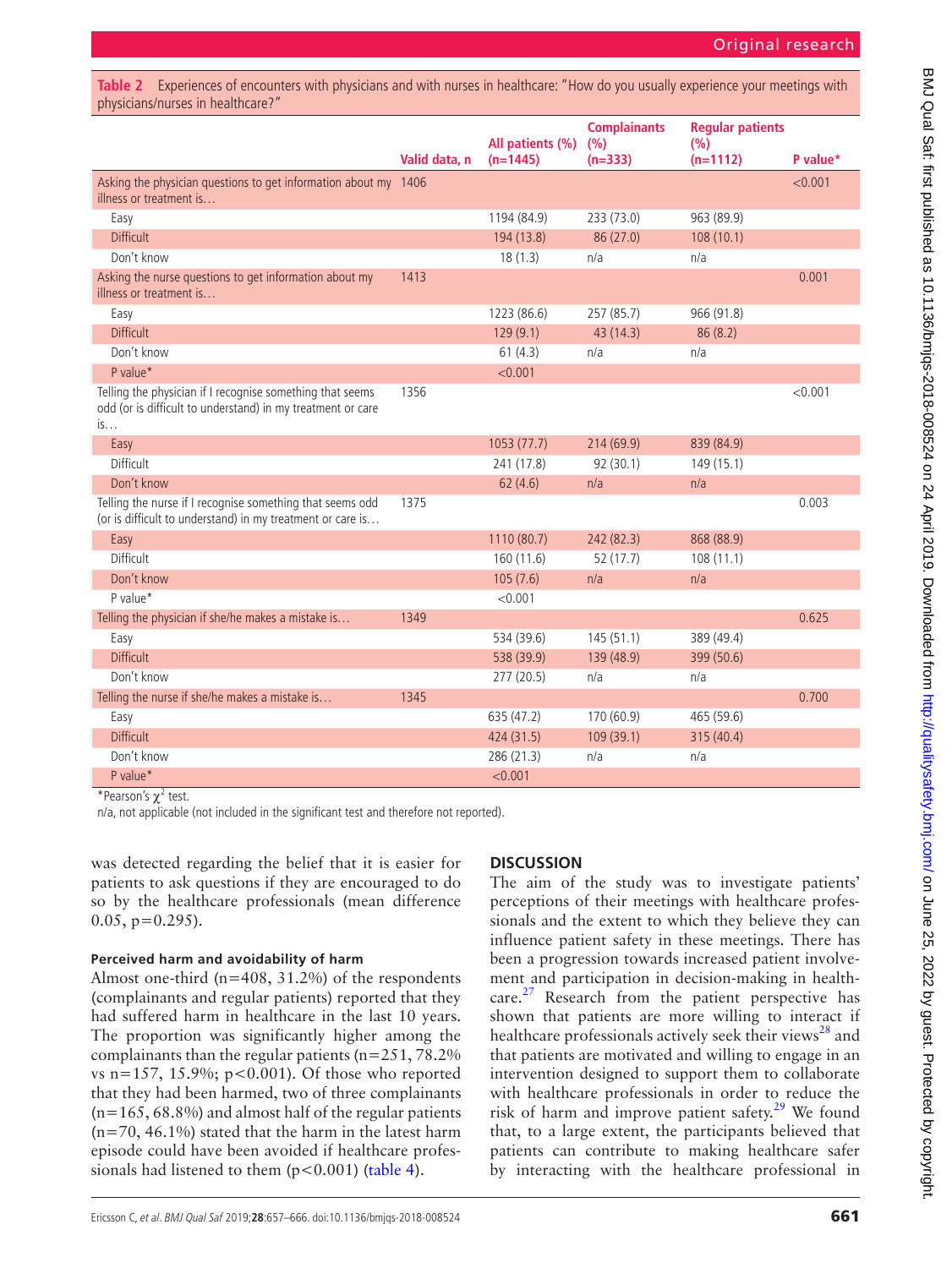<span id="page-5-0"></span>

| Patients' contribution to safer care<br>Table 3                                                                                                             |               |                                      |                                  |                                       |          |  |  |
|-------------------------------------------------------------------------------------------------------------------------------------------------------------|---------------|--------------------------------------|----------------------------------|---------------------------------------|----------|--|--|
|                                                                                                                                                             |               | <b>Score distribution, mean (SD)</b> |                                  |                                       |          |  |  |
|                                                                                                                                                             | Valid data, n | <b>All patients</b><br>$(n=1445)$    | <b>Complainants</b><br>$(n=333)$ | <b>Regular patients</b><br>$(n=1112)$ | P value* |  |  |
| I believe I as a patient can contribute to making<br>healthcare safer                                                                                       | 1368          | 2.08(0.89)                           | 1.92(0.93)                       | 2.13(0.88)                            | < 0.001  |  |  |
| I believe patients who ask questions can<br>contribute to safer healthcare                                                                                  | 1368          | 1.84(0.82)                           | 1.71(0.85)                       | 1.87(0.80)                            | < 0.001  |  |  |
| I believe patients who ask questions risk receiving<br>worse care than other patients                                                                       | 1320          | 3.51(0.83)                           | 3.13(1.06)                       | 3.62(0.71)                            | < 0.001  |  |  |
| I believe it is easier for patients to ask questions<br>if they are encouraged to do so by the healthcare<br>professionals                                  | 1361          | 1.71(0.84)                           | 1.67(0.83)                       | 1.72(0.85)                            | 0.295    |  |  |
| I believe patients who notify healthcare<br>professionals about shortcomings in their care<br>or treatment risk getting worse care than other<br>patients   | 1330          | 3.19(0.91)                           | 2.78(1.08)                       | 3.31(0.81)                            | < 0.001  |  |  |
| I believe patients have a responsibility to point out 1354<br>shortcomings in their care or treatment that the<br>healthcare professionals do not recognise |               | 1.70(0.86)                           | 1.50(0.81)                       | 1.76(0.87)                            | < 0.001  |  |  |

The response options were 1, agree completely; 2, agree to a large extent; 3, agree to some extent; and 4, do not agree.

\*Mann-Whitney U test.

meetings to receive treatment or care. They reported that it is easy to ask healthcare professionals questions regarding their illness or treatment and to point out if something feels odd in their treatment or care. More than half of the respondents who had sustained harm in healthcare within the last 10 years reported that the latest harm episode could have been avoided if the healthcare professionals had listened to them.

In general, the respondents agreed that it is easier to participate in their treatment or care if they are encouraged to do so by healthcare professionals. This finding is consistent with previous research.<sup>[11 27](#page-8-6)</sup> Davis *et al*<sup>[17](#page-8-12)</sup> found that concerted efforts might be needed to encourage patients in the UK to participate

in their care, particularly in situations where patients perceive that they are challenging the authority of healthcare professionals. Earlier studies conducted in Sweden<sup>21 22</sup> have shown that physicians and nurses in Swedish healthcare believe that healthcare professionals have the responsibility to actively invite patients to ask questions. Our studies<sup>21 22 30</sup> have shown that the professionals are largely positive about patient involvement for safer care and believe that they have an important role in creating a climate that facilitates patient involvement. Similarly, Grünloh *et al*<sup>[31](#page-8-18)</sup> have suggested that healthcare professionals can help patients improve their health literacy by inviting them to ask questions, thus providing an opportunity to

<span id="page-5-1"></span>

| Harm in the last 10 years and avoidability of harm in the latest harm episode<br>Table 4                               |               |                                |                                         |                                               |          |  |
|------------------------------------------------------------------------------------------------------------------------|---------------|--------------------------------|-----------------------------------------|-----------------------------------------------|----------|--|
|                                                                                                                        | Valid data, n | All patients (%)<br>$(n=1445)$ | <b>Complainants</b><br>(%)<br>$(n=333)$ | <b>Regular patients</b><br>(% )<br>$(n=1112)$ | P value* |  |
| Self-reported harm in the last 10 years                                                                                | 1306          |                                |                                         |                                               | < 0.001  |  |
| Yes                                                                                                                    |               | 408 (31.2)                     | 251 (78.2)                              | 157 (15.9)                                    |          |  |
| <b>No</b>                                                                                                              |               | 823 (63.0)                     | 56(17.5)                                | 767 (77.9)                                    |          |  |
| Don't know                                                                                                             |               | 75 (5.7)                       | 14(4.4)                                 | 61(6.2)                                       |          |  |
| Perceived avoidability of harm in the latest harm<br>episodet                                                          | 392           |                                |                                         |                                               | < 0.001  |  |
| Avoidable: the harm could have been avoided if the<br>healthcare professionals had listened to me                      |               | 235 (59.9)                     | 165(68.8)                               | 70(46.1)                                      |          |  |
| Possibly avoidable: the harm could possibly have<br>been avoided if the healthcare professionals had<br>listened to me |               | 82 (20.9)                      | 42 (17.5)                               | 40(26.3)                                      |          |  |
| Unavoidable: the harm could not have been avoided<br>even if the healthcare professionals had listened<br>to me        |               | 75 (19.1)                      | 33 (13.8)                               | 42 (27.6)                                     |          |  |
| *Pearson's $\chi^2$ test.<br>+Only among those who reported harm (n=408).                                              |               |                                |                                         |                                               |          |  |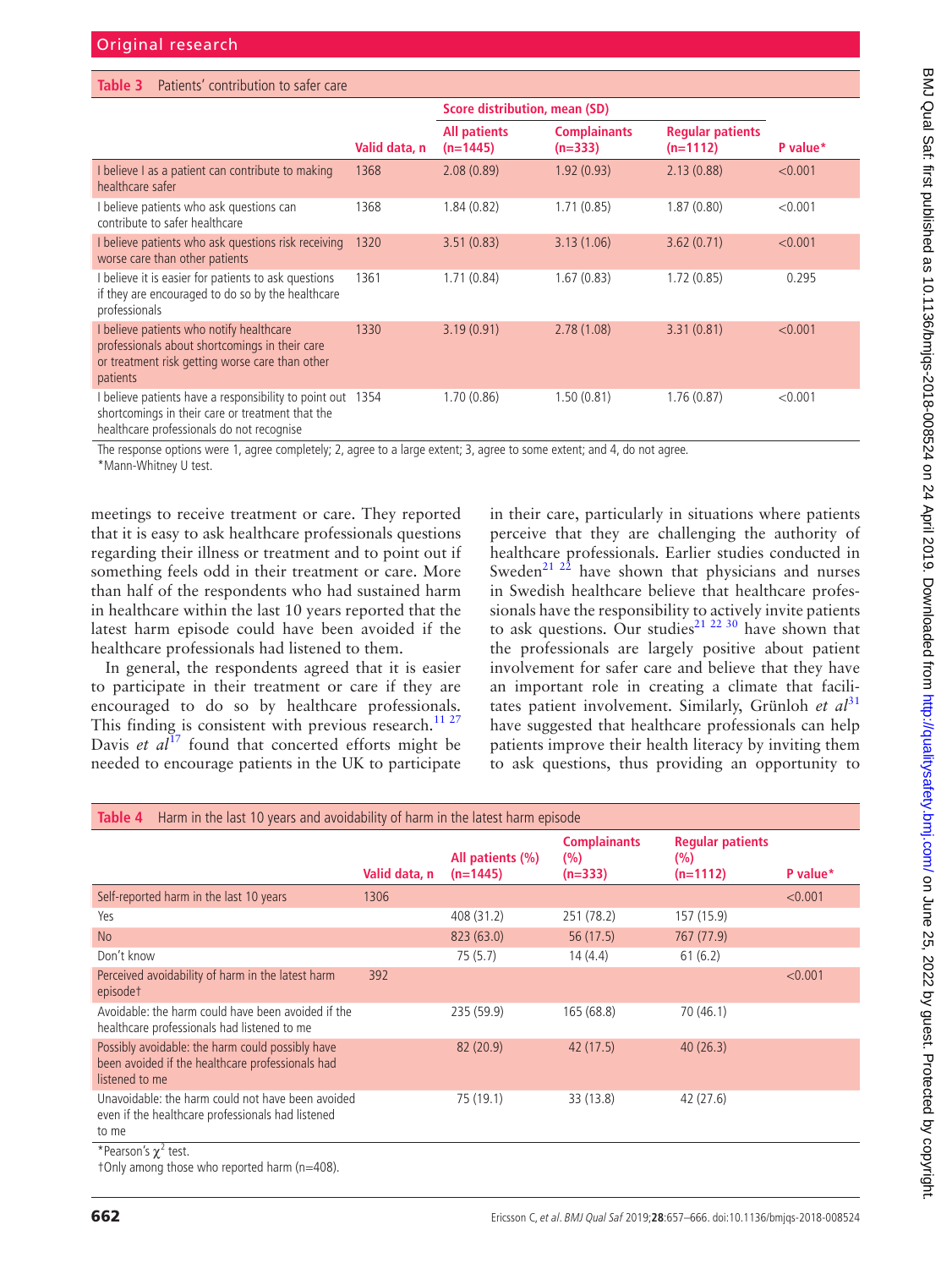ask critical questions and also questions that can help the patients understand their situation, thus making them more able to participate in their care. A study conducted in the USA by Rathert *et al*<sup>[32](#page-8-19)</sup> showed that open and timely communication about patients' health status was rarely achieved, which negatively impacted on the patients' sense of safety.

The respondents in our study found it more difficult to say to a physician than a nurse if something felt odd with their treatment or care and/or if they believed the healthcare professional had made mistakes. This finding is in line with previous research<sup>2 33</sup> and is usually explained with reference to the hierarchy of the healthcare system. $34-38$  However, another explanation could be that the patients have more contact with nurses and develop a more personal relationship with them, thus making it easier to communicate more openly.<sup>[39](#page-9-0)</sup> Conversely, a good relationship can also inhibit the patients' willingness to raise awareness about safety issues, in fear of damaging the relationship with the individual healthcare professional. $40$ 

In our study, over three quarters of the respondents who reported having sustained harm in the last 10 years believed the harm in the latest harm episode 'could' or 'could possibly' have been avoided if the healthcare professionals had listened to them. This is comparable with a nationwide survey conducted in the USA in which two-thirds of the respondents who reported that they had been harmed when receiving care said that one contributing factor was that the healthcare professionals had not listened to them.<sup>41</sup> Another US study involving nearly 700 patients who had been harmed by preventable adverse events found that healthcare professionals "failed to effectively communicate with them both before and after the adverse event". $42$  Clearly, the patient–professional relationship and communication is of great importance for patient safety.[43–45](#page-9-4) However, we did not investigate other factors of potential relevance for avoiding harm. Hence, our findings concerning the importance of not being listened to for avoiding harm should be interpreted with caution.

A Swedish study by Ringdal *et al*<sup>[46](#page-9-5)</sup> on patients' involvement in safety activities showed that patients felt safe in their care if they were given opportunities to share their feelings, thoughts and information, and perceived that the healthcare professionals listened to them. Although patient safety is usually discussed in terms of 'objective' safety, typically measured as various forms of adverse events, there is also a subjective side to patient safety, that is, the feelings of being safe. The Ringdal *et al* study<sup>[46](#page-9-5)</sup> implies that subjective safety may positively influence objective safety if there is a climate that facilitates patient involvement. A UK study by Lawton *et al*<sup>47</sup> found a strong correlation between objective safety, as measured by harmfree care, and patients' perceptions of how a ward or hospital performed on a number of aspects known to

contribute to patient safety incidents. One in six of the regular patients in our study reported that they had experienced harm in healthcare in the last 10 years. A national Swedish study by Soop *et al*<sup>48</sup> estimated the proportion of adverse events to be 12%, of which 70% were considered preventable. However, that study and our study are not directly comparable because adverse events do not always lead to harm. Also, the Soop *et al* study<sup>[48](#page-9-7)</sup> reviewed medical records to determine the number of adverse events and preventability, whereas we used self-reports by asking patients. Furthermore, there is likely a discrepancy in the interpretation of the meaning of harm between patients and healthcare professionals. Some studies have shown that patients mostly identify problems that can be classified as service and/or quality-related problems as harm, that is, lack of respect, long waiting time and communica-tion problems.<sup>[10 18 49 50](#page-8-22)</sup> However, other studies have shown that patients are capable of identifying adverse events that affect their care.<sup>[51 52](#page-9-8)</sup>

A comparison was made between patients who have filed a complaint about being harmed in healthcare and regular patients. We found that, compared with regular patients, complainants considered it was more difficult to ask questions about their illness or treatment and to say to healthcare professionals if something seems odd in their care or treatment. The complainants also agreed to a greater extent to the statement that patients have a responsibility to make healthcare professionals aware of shortcomings in the care. Due to the cross-sectional design of the study, we can only speculate whether the complainants found it hard to interact with healthcare professionals before being harmed (which led to the complaint) or if the experience of being harmed made them more reluctant to complain. Previous research has shown that complainants who have been harmed by adverse events can be very distrusting of healthcare. A Swedish study<sup>53</sup> of 618 complaints from a Patient Advisory Committee found that less than 30% of the complainants were satisfied with the healthcare professionals' statements about the complaint. According to Kent,<sup>[53](#page-9-9)</sup> complainants often experience strong feelings of disappointment, grief, humiliation, anger and bitterness directed towards healthcare and believe that healthcare professionals protect each other rather than objectively investigate the complaint.

The findings from the present study raise questions of relevance for both research and practice. In future studies, it would be interesting to further explore issues concerning experienced harm and avoidability of the harm, especially from the patients' perspective. It is relevant to investigate how patients themselves believe they can contribute to safer care using a qualitative approach to obtain a deeper and more nuanced understanding of patient perceptions. Further, more knowledge is needed on the effectiveness of various interventions to increase patient participation in meetings with healthcare professionals. Complainants and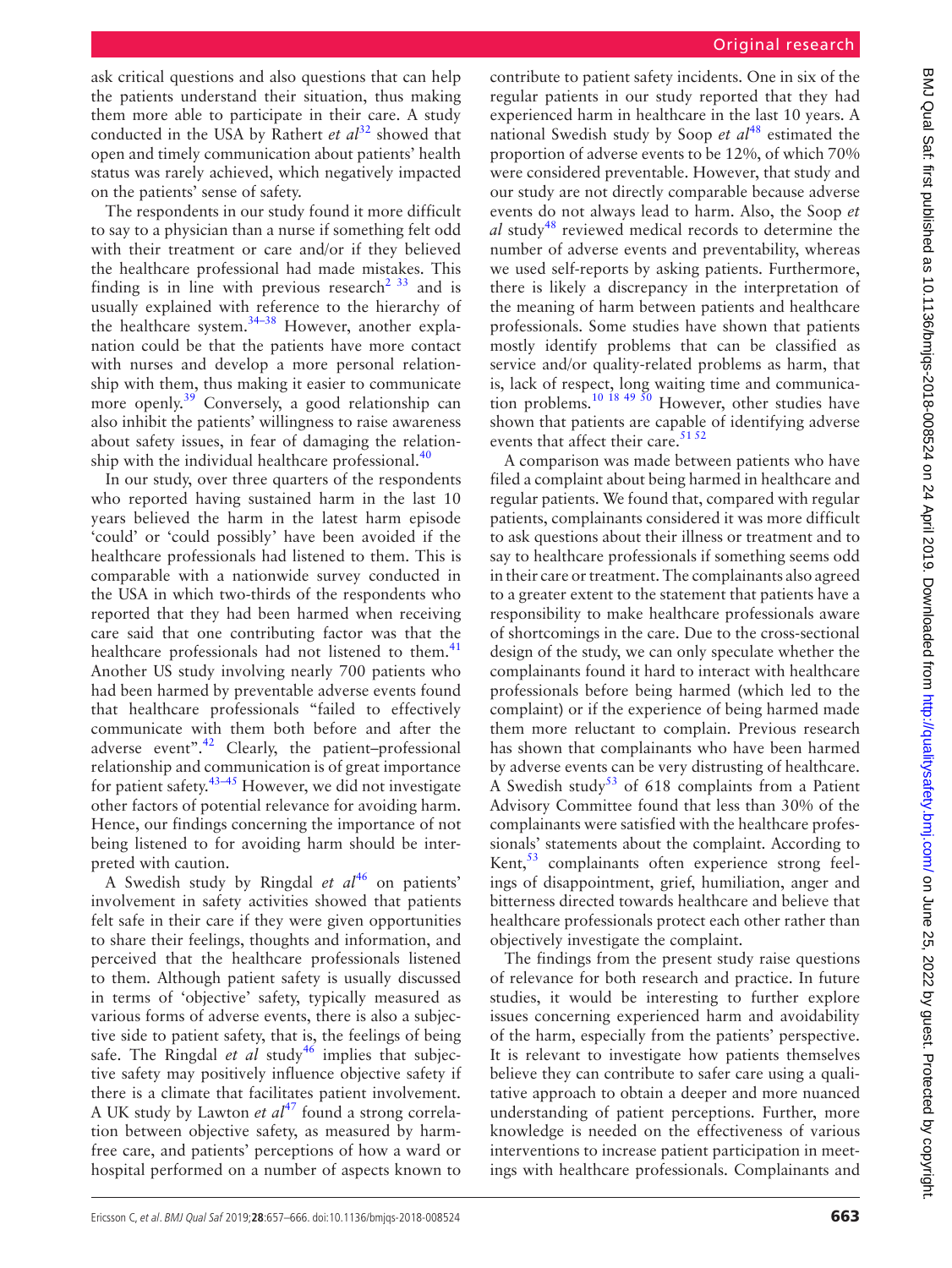regular patients agree that patients can contribute to safer care by interacting with healthcare professionals in regular meetings in healthcare and they believe that it is easier for patients to ask questions if they are encouraged to do so. This encouragement could possibly take the form of healthcare professionals simply informing patients that questions are welcome or by handing out information on emphasising the importance of asking questions and by allowing time for questions. Still, research is needed to investigate what might be most effective for different patients and circumstances.

The study has some limitations that should be taken into account when interpreting the results. Although some of our findings are consistent with those of studies conducted in other countries, generalisability beyond Swedish healthcare may be limited due to differences in the healthcare systems. The response rates for the two patient groups were modest (54% for complainants and 59% for regular patients), and a study limitation was the inability to analyse the non-responding patients. It is well known that more motivated and opinionated people are more likely to respond to surveys.<sup>[54](#page-9-10)</sup> Hence, it is likely that those who did respond to the survey have stronger opinions on patient participation, although it is difficult to speculate how or the extent to which this had an impact on the results. Some questions concerned the respondents' experiences with regard to how easy or difficult it usually was for them to perform specific behaviours (eg, asking questions), yet attitudes and beliefs concerning behaviours are not necessarily translated into actual behaviours. Further, a majority of the patients in the study were ambulatory patients. Patients' illness influences their willingness to become involved in their treatment or care of potential relevance for patient safety, so it might be presumed that healthier patients in primary care are more likely than hospitalised inpatients to intervene with healthcare professionals.<sup>16</sup> Concerning the complainants, we do not know the subject of their complaints or whether they were found to be eligible for further investigation by the HSCI. We did not define 'harm' in the questionnaire, which means that some respondents may have interpreted this as service quality lapses or emotional injuries (eg, frustration or not feeling respected), as discussed by Rathert *et al*, [32](#page-8-19) potentially leading to over-reporting of harm. Hence, it is difficult to draw firm conclusions regarding the prevalence of harm among the study participants based on the responses to our questions. It might have been possible to give the respondents an opportunity to describe and specify their perceived harm, to allow for categorisations of harm. It might also be considered a limitation that respondents were asked to report on the perceived avoidability of harm related only to the last experience of harm. They could possibly have experienced more than one harm episode in the last 10 years,

but we considered it to be easier from a respondent perspective to relate the avoidability to a specific harm episode rather than providing an overall answer concerning avoidability in general. The study concerns patient involvement and could have been enhanced by involving patients in different aspects of the research. While patients were involved in the questionnaire development, the study might have benefited from involving them earlier in the research process.

### **Conclusions**

In conclusion, we found that most respondents believed that healthcare professionals can facilitate patient interaction and increase patient safety by encouraging patients to ask questions and take an active part in their care. Many respondents agreed that patients can contribute to safer care by asking questions regarding their illness, treatment or care. Complainants found it harder than regular patients to intervene with healthcare professionals. A large proportion of respondents who perceived that they had been harmed in healthcare believed that the harm could have been avoided if healthcare professionals had listened to them. Further research will need to identify strategies to support such questioning in routine practice and ensure that it achieves its intended goals.

#### **Author affiliations**

<sup>1</sup> Cardiology and Speciality Medicine Centre, Region Ostergotland, Linkoping, Sweden

<sup>2</sup>Department of Medical and Health Sciences, Linköping University, Linkoping, Sweden

<sup>3</sup>Research and Development Unit, Region Ostergotland, Linkoping, Sweden 4 Faculty of Health and Life Sciences, Linnaeus University, Kalmar, Sweden <sup>5</sup>The Research Section, Kalmar County Council, Kalmar, Sweden

<sup>6</sup>Department of Nursing, School of Health and Welfare, Jonkoping University, Jonkoping, Sweden

<sup>7</sup>Department of Clinical Neurophysiology, Region Ostergotland, Linkoping, Sweden

<sup>8</sup>Social Determinants of Health Research Center, Qazvin University of Medical Sciences, Qazvin, Iran

**Acknowledgements** Many thanks to Marika Wenemark who assisted us in the development of the questionnaire and study approach, and to Narcisa Kadric Muminovic who helped us with the Think-aloud interviews to test the questionnaire.

**Contributors** CE, JS, KGIS and PN designed the study and the questionnaire. CE and KGIS administered the data collection. KÅ conducted the analysis, with additional statistical input from AP. CE, JS, KGIS and PN wrote the first draft of the manuscript, and KÅ, AB and AP provided critical revisions. All authors approved the final version of the paper for submission.

**Funding** This study was funded by The Swedish Research Council for Health, Working Life and Welfare, FORTE, 2014- 4567.

**Competing interests** None declared.

**Patient consent for publication** Not required.

**Ethics approval** This study was approved by the Regional Ethical Board in Linköping (Dnr 2016/80-31).

**Provenance and peer review** Not commissioned; externally peer reviewed.

**Data availability statement** Data are available on reasonable request.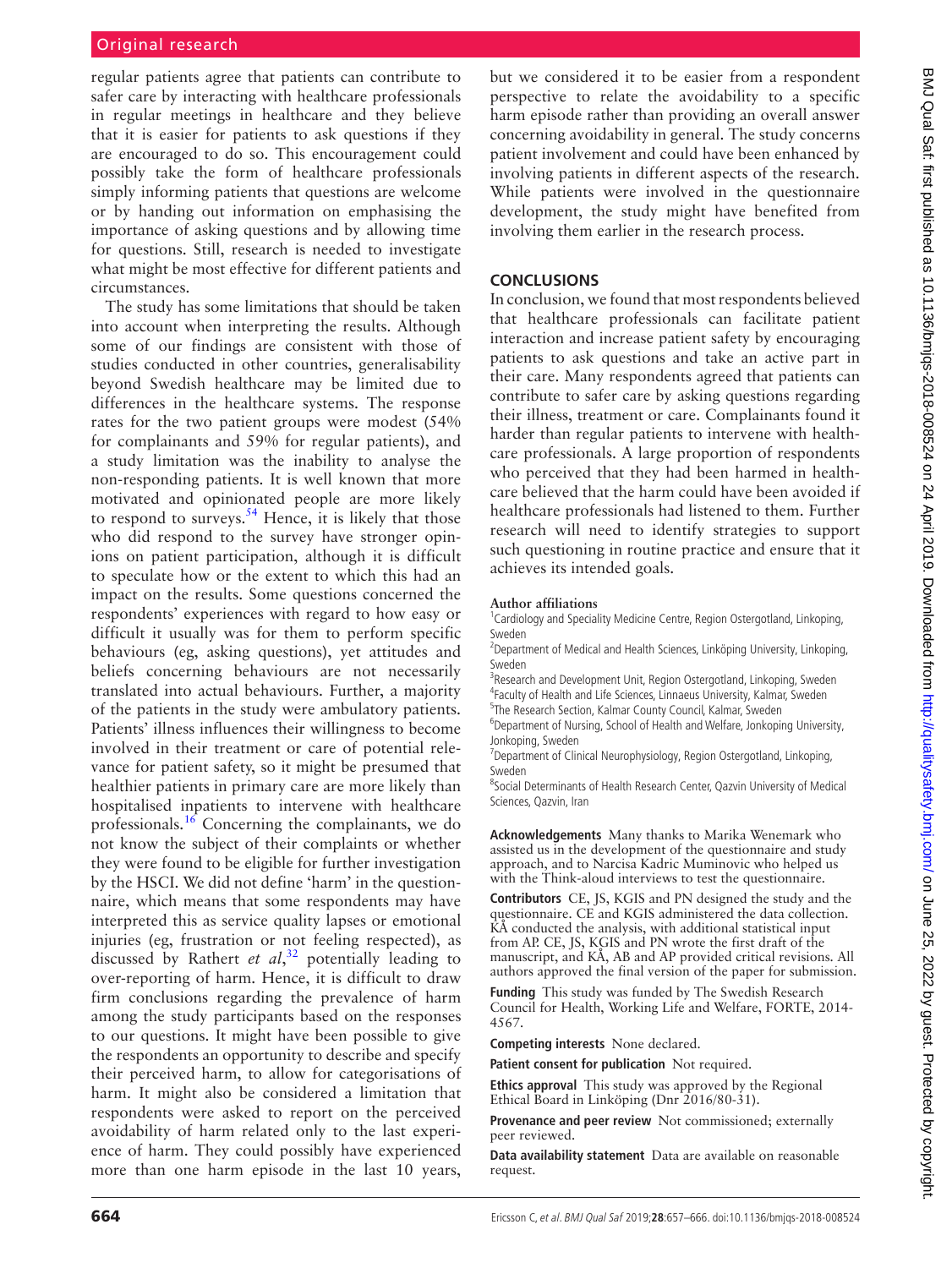### Original research

**Open access** This is an open access article distributed in accordance with the Creative Commons Attribution Non Commercial (CC BY-NC 4.0) license, which permits others to distribute, remix, adapt, build upon this work noncommercially, and license their derivative works on different terms, provided the original work is properly cited, appropriate credit is given, any changes made indicated, and the use is noncommercial. See: [http://creativecommons.org/licenses/by-nc/4.](http://creativecommons.org/licenses/by-nc/4.0/)  $0/$ .

#### **References**

- <span id="page-8-0"></span>1 Vincent CA, Coulter A. Patient safety: what about the patient? *[Qual Saf Health Care](http://dx.doi.org/10.1136/qhc.11.1.76)* 2002;11:76–80.
- <span id="page-8-20"></span>2 Longtin Y, Sax H, Leape LL, *et al*. Patient participation: current knowledge and applicability to patient safety. *[Mayo](http://dx.doi.org/10.4065/mcp.2009.0248)  [Clin Proc](http://dx.doi.org/10.4065/mcp.2009.0248)* 2010;85:53–62.
- 3 Coulter A, Ellins J. *Patient-focused interventions: a review of the evidence*. London: The Health Foundation, 2006.
- <span id="page-8-1"></span>4 Vincent C, Davis R. Patients and families as safety experts. *[CMAJ](http://dx.doi.org/10.1503/cmaj.111311)* 2012;184:15–16.
- <span id="page-8-2"></span>5 World Health Organization. *Patients for Patient Safety. Partnerships for Safer Health Care*. Geneva: WHO, 2013.
- <span id="page-8-3"></span>6 Joint Commission. Speak up initiatives, 2015. Available: <https://www.jointcommission.org/speakup.aspx> [Accessed 28 May 2018].
- <span id="page-8-4"></span>7 National Board of Health and Welfare. Din skyldighet att informera och göra patienten delaktig [Your obligation to inform and involve the patient], 2015. Available: [http://www.](http://www.socialstyrelsen.se/Lists/Artikelkatalog/Attachments/19801/2015-4-10.pdf) [socialstyrelsen.se/Lists/Artikelkatalog/Attachments/19801/](http://www.socialstyrelsen.se/Lists/Artikelkatalog/Attachments/19801/2015-4-10.pdf) [2015-4-10.pdf](http://www.socialstyrelsen.se/Lists/Artikelkatalog/Attachments/19801/2015-4-10.pdf) [Accessed 3 Nov 2017].
- 8 SALAR. Patientmedverkan [Patient Participation], 2018. Available: [http://skl.se/halsasjukvard/patientsakerhet/](http://skl.se/halsasjukvard/patientsakerhet/patientmedverkan.743.html) [patientmedverkan.743.html](http://skl.se/halsasjukvard/patientsakerhet/patientmedverkan.743.html) [Accessed 28 May 2018].
- <span id="page-8-5"></span>9 Kuzel AJ, Woolf SH, Gilchrist VJ, *et al*. Patient reports of preventable problems and harms in primary health care. *[Ann](http://dx.doi.org/10.1370/afm.220)  [Fam Med](http://dx.doi.org/10.1370/afm.220)* 2004;2:333–40.
- <span id="page-8-22"></span>10 Watt I, Birks Y, Entwistle V. A review of strategies to promote patient involvement, a study to explore patient's views and attitudes and a pilot study to evaluate the acceptability of selected patient involvement strategies. York University of York; 2009.
- <span id="page-8-6"></span>11 Doherty C, Stavropoulou C. Patients' willingness and ability to participate actively in the reduction of clinical errors: a systematic literature review. *[Soc Sci Med](http://dx.doi.org/10.1016/j.socscimed.2012.02.056)* 2012;75:257–63.
- <span id="page-8-7"></span>12 Entwistle VA, McCaughan D, Watt IS, *et al*. Speaking up about safety concerns: multi-setting qualitative study of patients' views and experiences. *[Qual Saf Health Care](http://dx.doi.org/10.1136/qshc.2009.039743)* 2010;19:e33.
- 13 Hibbard JH, Peters E, Slovic P, *et al*. Can patients be part of the solution? Views on their role in preventing medical errors. *[Med Care Res Rev](http://dx.doi.org/10.1177/1077558705279313)* 2005;62:601–16.
- <span id="page-8-8"></span>14 Schwappach DLB, Wernli M, Am I. Am I (un)safe here? Chemotherapy patients' perspectives towards engaging in their safety. *[BMJ Qual Saf](http://dx.doi.org/10.1136/qshc.2009.033118)* 2010;19:e9–6.
- <span id="page-8-9"></span>15 Sahlström M, Partanen P, Rathert C, *et al*. Patient participation in patient safety still missing: patient safety experts' views. *[Int J](http://dx.doi.org/10.1111/ijn.12476)  [Nurs Pract](http://dx.doi.org/10.1111/ijn.12476)* 2016;22:461–9.
- <span id="page-8-23"></span>16 Davis RE, Jacklin R, Sevdalis N, *et al*. Patient involvement in patient safety: what factors influence patient participation and engagement? *[Health Expect](http://dx.doi.org/10.1111/j.1369-7625.2007.00450.x)* 2007;10:259–67.
- <span id="page-8-12"></span>17 Davis RE, Sevdalis N, Vincent CA. Patient involvement in patient safety: how willing are patients to participate? *[BMJ](http://dx.doi.org/10.1136/bmjqs.2010.041871)  [Qual Saf](http://dx.doi.org/10.1136/bmjqs.2010.041871)* 2011;20:108–14.
- <span id="page-8-10"></span>18 Severinsson E, Holm AL. Patients' role in their own safety—a systematic review of patient involvement in safety. *[Open J Nurs](http://dx.doi.org/10.4236/ojn.2015.57068)* 2015;05:642–53.
- <span id="page-8-11"></span>19 Health and Social Care Inspectorate. About the Health and Social Care Inspectorate, 2015. Available: [https://www.ivo.se/](https://www.ivo.se/om-ivo/other-languages/english/) [om-ivo/other-languages/english/](https://www.ivo.se/om-ivo/other-languages/english/) [Accessed 28 May 2018].
- 20 Russ SJ, Rout S, Caris J, *et al*. The WHO surgical safety checklist: survey of patients' views. *[BMJ Qual Saf](http://dx.doi.org/10.1136/bmjqs-2013-002772)* 2014;23:939–46.
- <span id="page-8-17"></span>21 Nilsen P, Skagerström J, Ericsson C, *et al*. Många faktorer påverkar om patienter kan medverka till säkrare vård - Intervjustudie visar läkares och sjuksköterskors perspektiv [Many factors affect whether patients can contribute to safer care. Interview study shows the doctors' and nurses' perspective]. *Läkartidningen* 2017;114.
- 22 Skagerström J, Ericsson C, Nilsen P, *et al*. Patient involvement for improved patient safety: a qualitative study of nurses' perceptions and experiences. *[Nurs Open](http://dx.doi.org/10.1002/nop2.89)* 2017;4:230–9.
- 23 Bowling A. Just one question: if one question works, why ask several? *[J Epidemiol Community Health](http://dx.doi.org/10.1136/jech.2004.021204)* 2005;59:342–5.
- 24 Ware JE, Gandek B. Overview of the SF-36 health survey and the International Quality of Life Assessment (IQOLA) project. *[J Clin Epidemiol](http://dx.doi.org/10.1016/S0895-4356(98)00081-X)* 1998;51:903–12.
- 25 Sullivan M, Karlsson J, Ware JE. The Swedish SF-36 Health Survey—I. Evaluation of data quality, scaling assumptions, reliability and construct validity across general populations in Sweden. *[Soc Sci Med](http://dx.doi.org/10.1016/0277-9536(95)00125-Q)* 1995;41:1349–58.
- <span id="page-8-13"></span>26 Willis GB. Cognitive interviewing a "how to" guide, 1999. Available: [https://www.hkr.se/contentassets/9ed7b1b3997e4bf4](https://www.hkr.se/contentassets/9ed7b1b3997e4bf4baa8d4eceed5cd87/gordonwillis.pdf) [baa8d4eceed5cd87/gordonwillis.pdf](https://www.hkr.se/contentassets/9ed7b1b3997e4bf4baa8d4eceed5cd87/gordonwillis.pdf) [Accessed 4 Dec 2017].
- <span id="page-8-14"></span>27 Vahdat S, Hamzehgardeshi L, Hessam S, *et al*. Patient involvement in health care decision making: a review. *[Iran Red](http://dx.doi.org/10.5812/ircmj.12454)  [Crescent Med J](http://dx.doi.org/10.5812/ircmj.12454)* 2014;16:e12454.
- <span id="page-8-15"></span>28 Rainey H, Ehrich K, Mackintosh N, *et al*. The role of patients and their relatives in 'speaking up' about their own safety—a qualitative study of acute illness. *[Health Expect](http://dx.doi.org/10.1111/hex.12044)* 2015;18:392–405.
- <span id="page-8-16"></span>29 Wright J, Lawton R, O'Hara J, *et al*. Improving patient safety through the involvement of patients: development and evaluation of novel interventions to engage patients in preventing patient safety incidents and protecting them against unintended harm. *[Programme Grants Appl Res](http://dx.doi.org/10.3310/pgfar04150)* 2016;4:1–296.
- 30 Schildmeijer K, Nilsen P, Ericsson C, *et al*. Determinants of patient participation for safer care: a qualitative study of physicians' experiences and perceptions. *[Health Sci Rep](http://dx.doi.org/10.1002/hsr2.87)* 2018;1.
- <span id="page-8-18"></span>31 Grünloh C, Myreteg G, Cajander Åsa, *et al*. "Why do they need to check me?" Patient participation through ehealth and the doctor–patient relationship: qualitative study. *[J Med](http://dx.doi.org/10.2196/jmir.8444)  [Internet Res](http://dx.doi.org/10.2196/jmir.8444)* 2018;20:e11.
- <span id="page-8-19"></span>32 Rathert C, Brandt J, Williams ES. Putting the 'patient' in patient safety: a qualitative study of consumer experiences. *[Health Expect](http://dx.doi.org/10.1111/j.1369-7625.2011.00685.x)* 2012;15:327–36.
- 33 O'Connor E, Coates HM, Yardley IE, *et al*. Disclosure of patient safety incidents: a comprehensive review. *[Int J Qual](http://dx.doi.org/10.1093/intqhc/mzq042)  [Health Care](http://dx.doi.org/10.1093/intqhc/mzq042)* 2010;22:371–9.
- <span id="page-8-21"></span>34 Leape LL, Shore MF, Dienstag JL, *et al*. Perspective: a culture of respect, part 1: the nature and causes of disrespectful behavior by physicians. *[Acad Med](http://dx.doi.org/10.1097/ACM.0b013e318258338d)* 2012;87:845–52.
- 35 Skela Savič B, Pagon M. Relationship between nurses and physicians in terms of organizational culture: who is responsible for subordination of nurses? *[Croat Med J](http://dx.doi.org/10.3325/cmj.2008.3.334)* 2008;49:334–43.